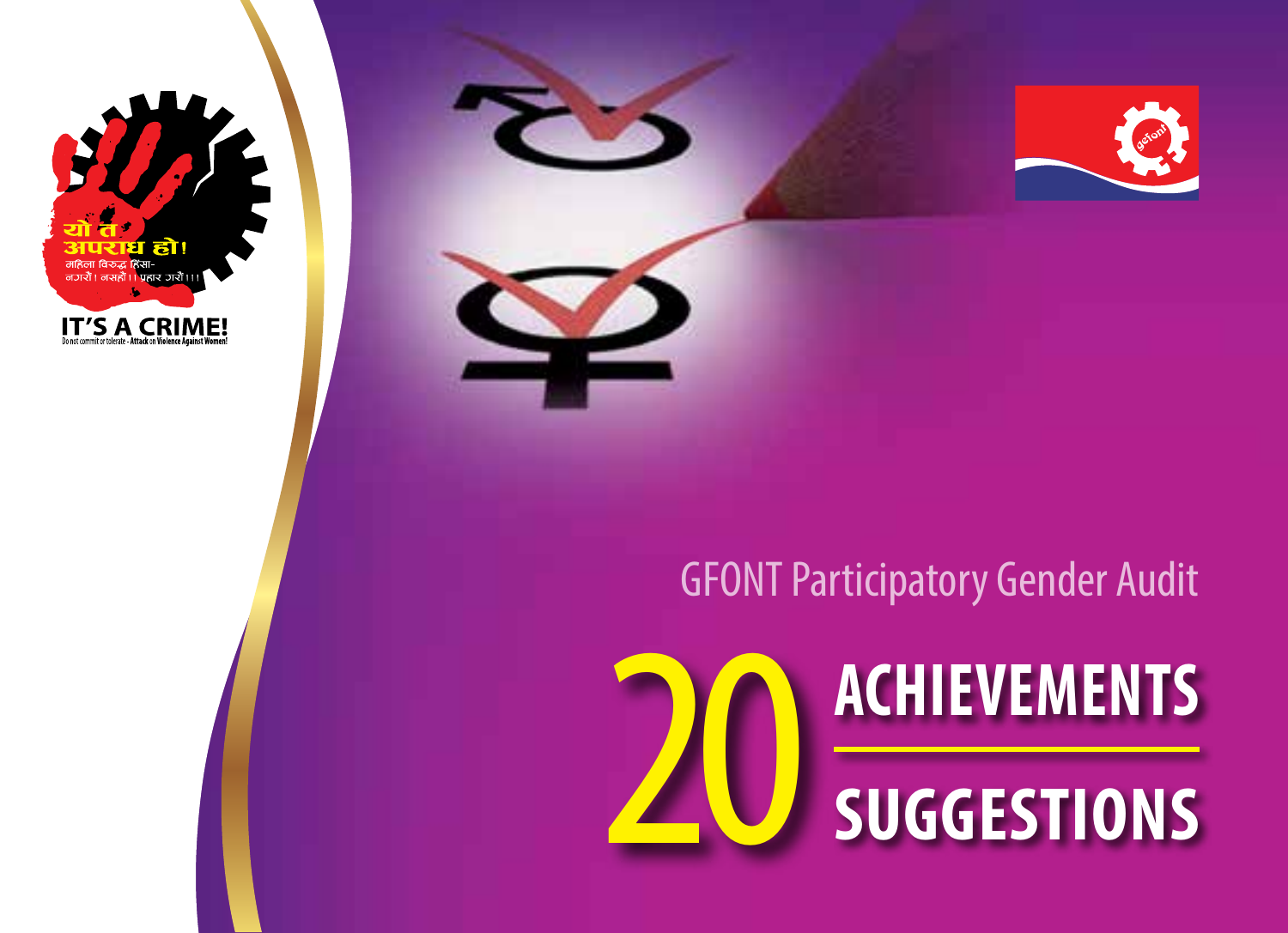Twenty years have elapsed after the establishment of a separate wing by GEFONT for women to increase their access and participation as well as campaign on gender equality within its organisational structure. In order to conduct systematic analysis of GEFONT's present situation from the gender perspective, a participatory gender audit was organised on December 26-30, 2012. As an outcome of the gender audit through an analytical overview of the information, facts, understanding, brainstorming and concepts, 20 achievements and 20 recommendations have been listed as below: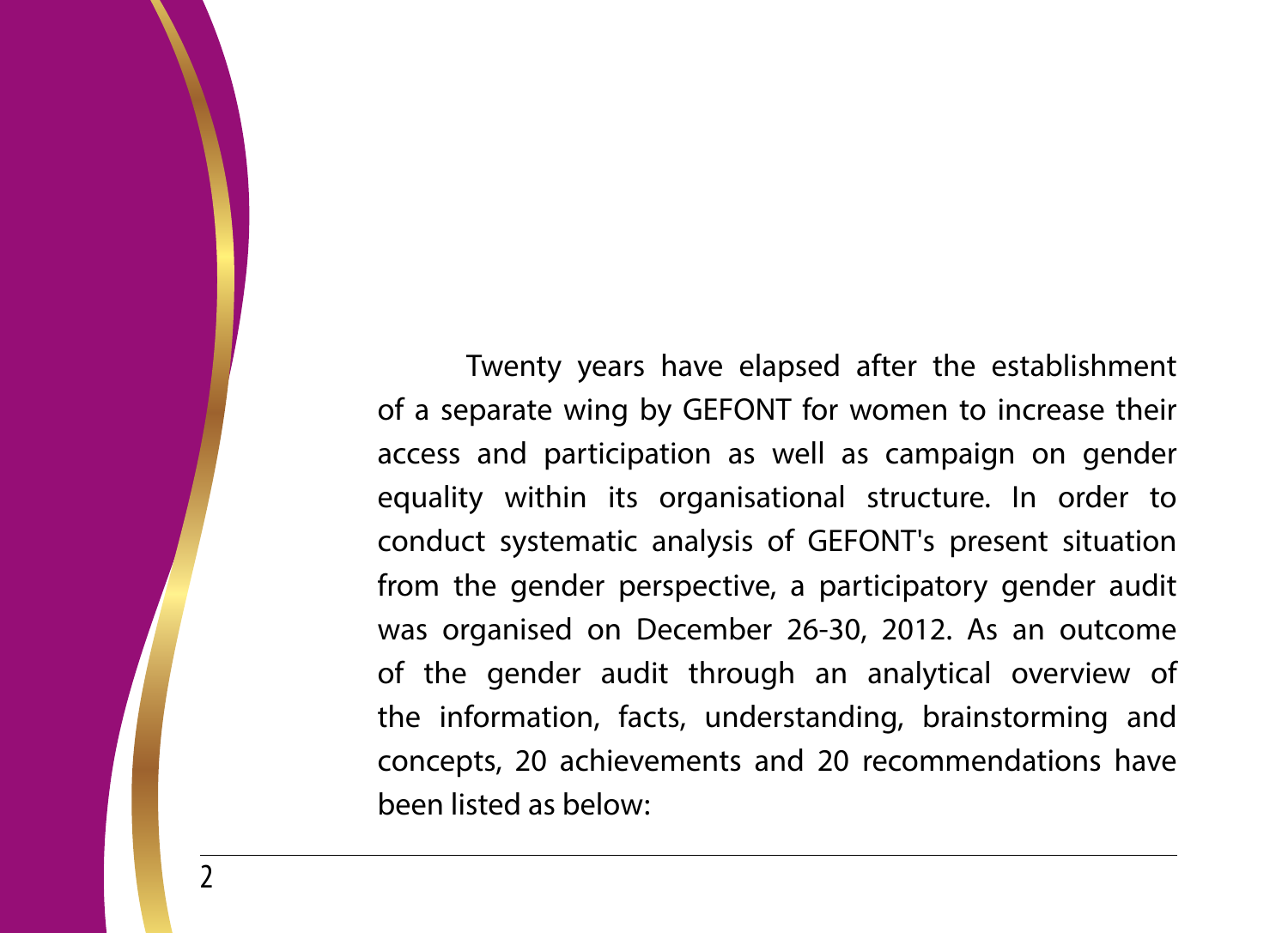### **Achievements**

**1** Due to the policy of GEFONT to increase women's participation in<br>every sector, women's participation has reached 33% from the zero level in past 20 years.

**2** Increased gender awareness has been witnessed due to the policy of GEFONT to ensure 25% men's involvement on the programmes related to women's issues and of 25% women's participation in every other programme. This compulsory provision has highly contributed towards gender mainstreaming. The gender awareness programmes launched from the past one decade has contributed to produce a positive result, that is, 33% participation of women in GEFONT's structure. Now GEFONT has a slogan "One-third women, One-third men" in its programmes, which is a commendable effort.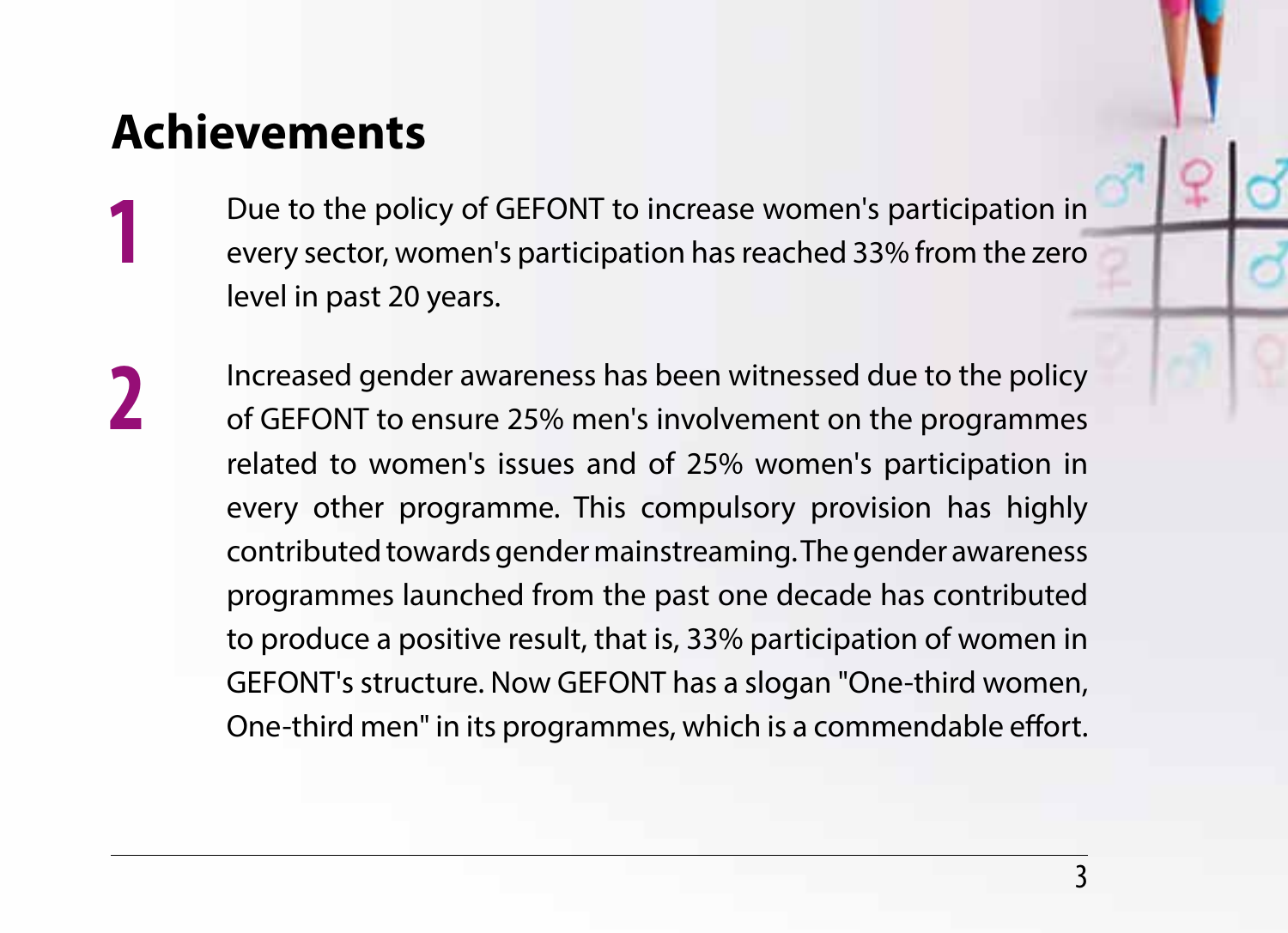**3** GEFONT's 'Class *plus* 3" policy is commendable in the sense that it has internalised the notion of "Class Feminism". This concept of GEFONT has addressed both the 'class exploitation and social oppression'. This notion has contributed towards balanced increment in women's participation including 'caste/ethnicity and geographical region'.

**4** GEFONT has adopted a policy of one man and one woman representative from each of its workplace committee. This has additionally widened the possibility of woman leadership development.

**5** Women members in Union has increased in recent years due to the expansion of Union in women dominant sectors of employment like beauticians, health volunteers, homebased workers and alike areas of informal economy. This has also widened the scope of union movement.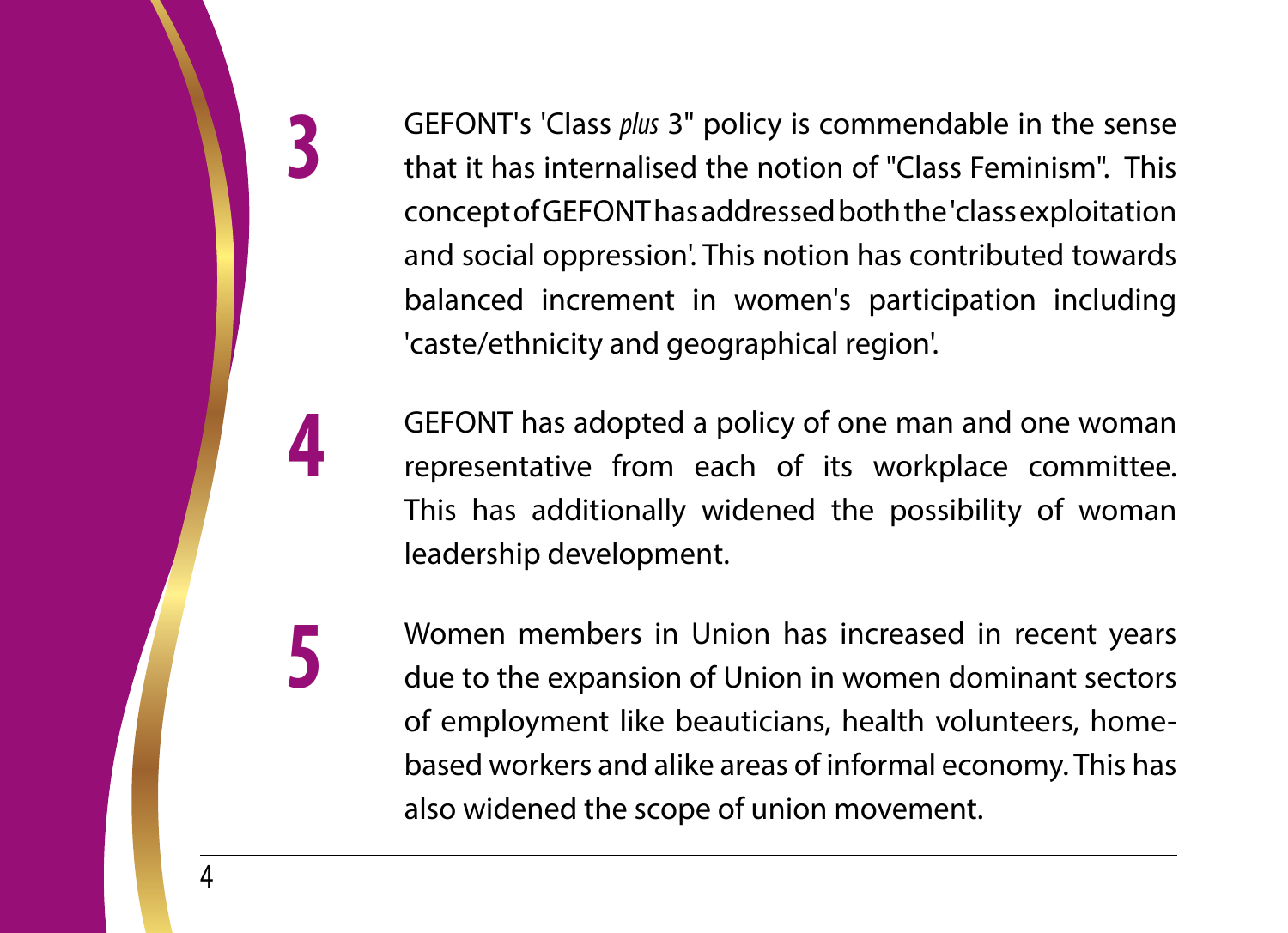**6** Change has also been visible in the institutional behaviour of GEFONT due to the gradual progress observed through gender awareness, mutual respect as well as overall roles and responsibilities. .

**7** Another remarkable achievement GEFONT has at hand is that none of the activities related to women have been cancelled, postponed or stopped due to the budget-constraint.

**8** Other affirmative actions towards the campaign for gender equality such as Women Social Assistance Fund, girl's education through scholarship etc. have been the exemplary ones.

**9** Other motivating aspects have been the computer training for women workers, self confidence and capacity building, English language learning, public speaking, 'feminist self-defence' on which GEFONT has given priority.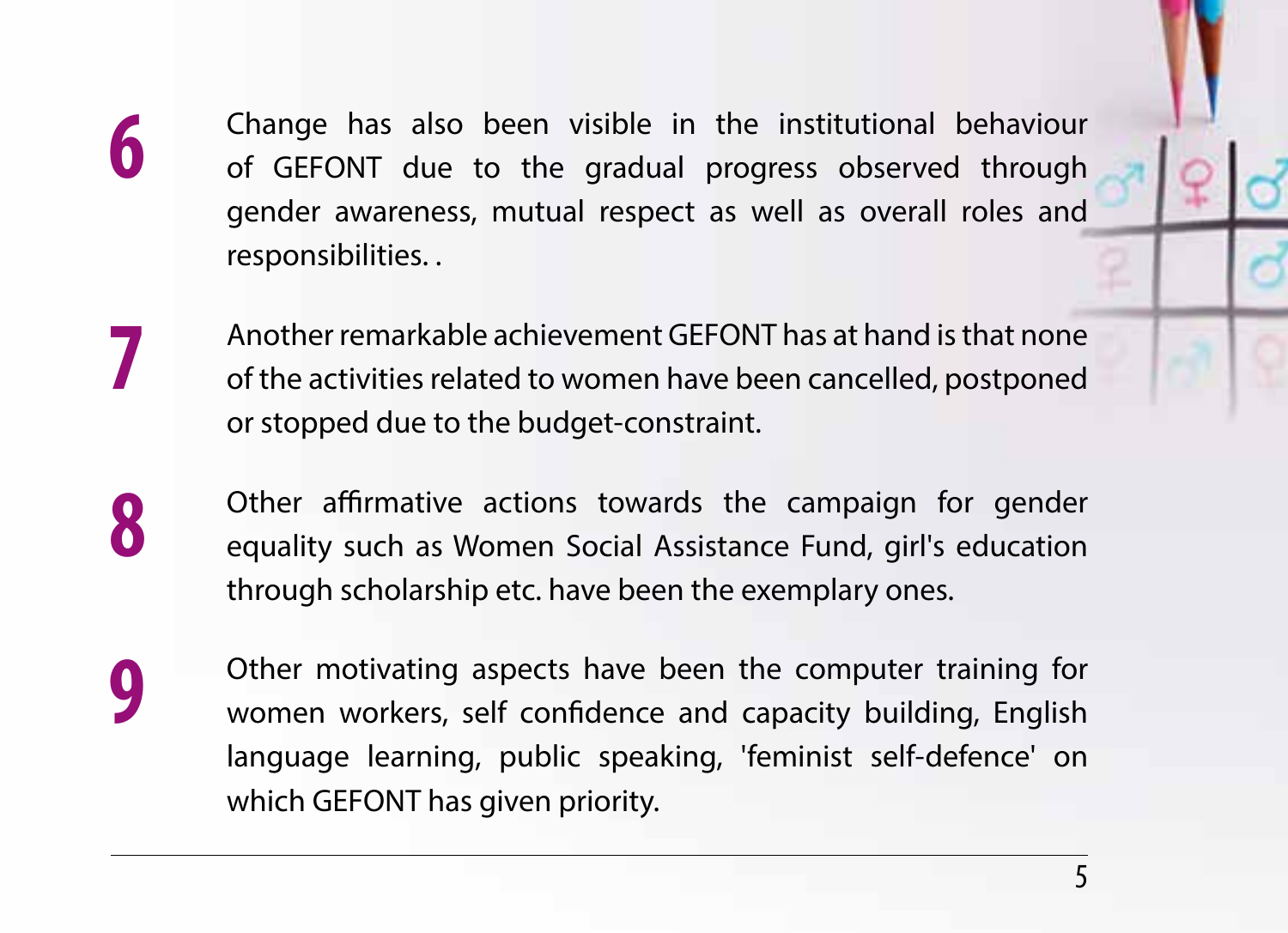**10** GEFONT has working relation/partnership with various national and international organisations. Such a relation is manifested with mainly the organisations working in the world of work. Role of the organisations like Danish Women Trade Union (KAD; now transformed as United Danish Trade Union-3F), Committee for Asian Women (CAW), ILO, ITUC, Global Union Federations and other various trade union solidarity support organizations has undoubtedly contributed to the women participation and leadership development in GEFONT.

**11** The gradually progressed culture of co-work with GEFONT among the national level organisations has further motivated to raise the gender issues and other genderfriendly activities. GEFONT is proud of such expressions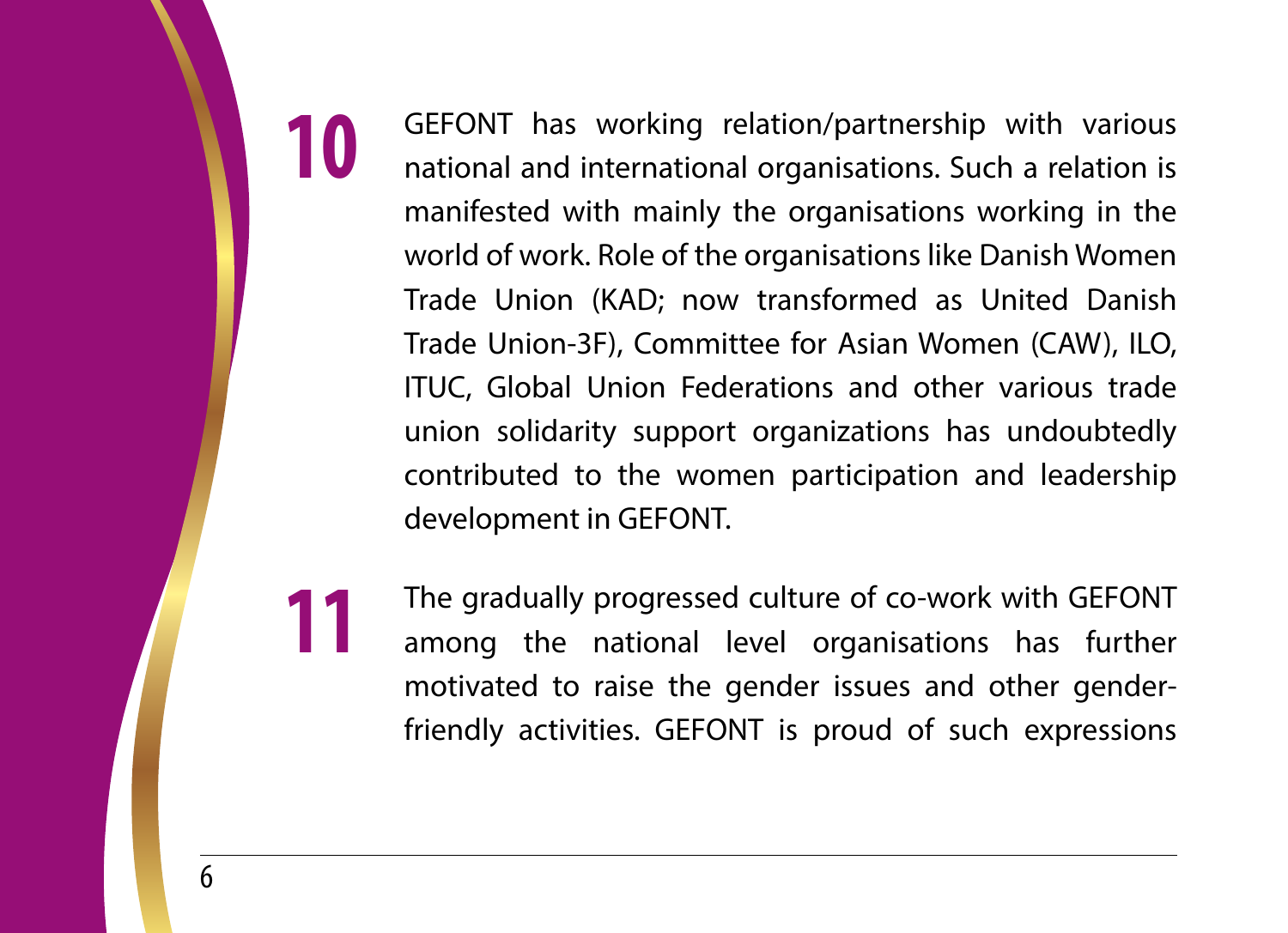made by media, FNCCI, and other counterpart unions (NTUC-I/ CoNEP).

- **12** The publications and audio-visual materials prepared by GEFONT have been comparatively more gender balanced. These materials have been helpful to build 'the image' of GEFONT in national and international arena.
- **13** Another indicator of gender sensitivity in information management is the GEFONT Resource Centre, which has separate archives on women and gender issues. These resources have been used by the students and researchers from the universities both within and outside the country.
- **14** Comprehensive understanding and seriousness on gender/ women issues has been further approved by the GEFONT's studies and researches on women.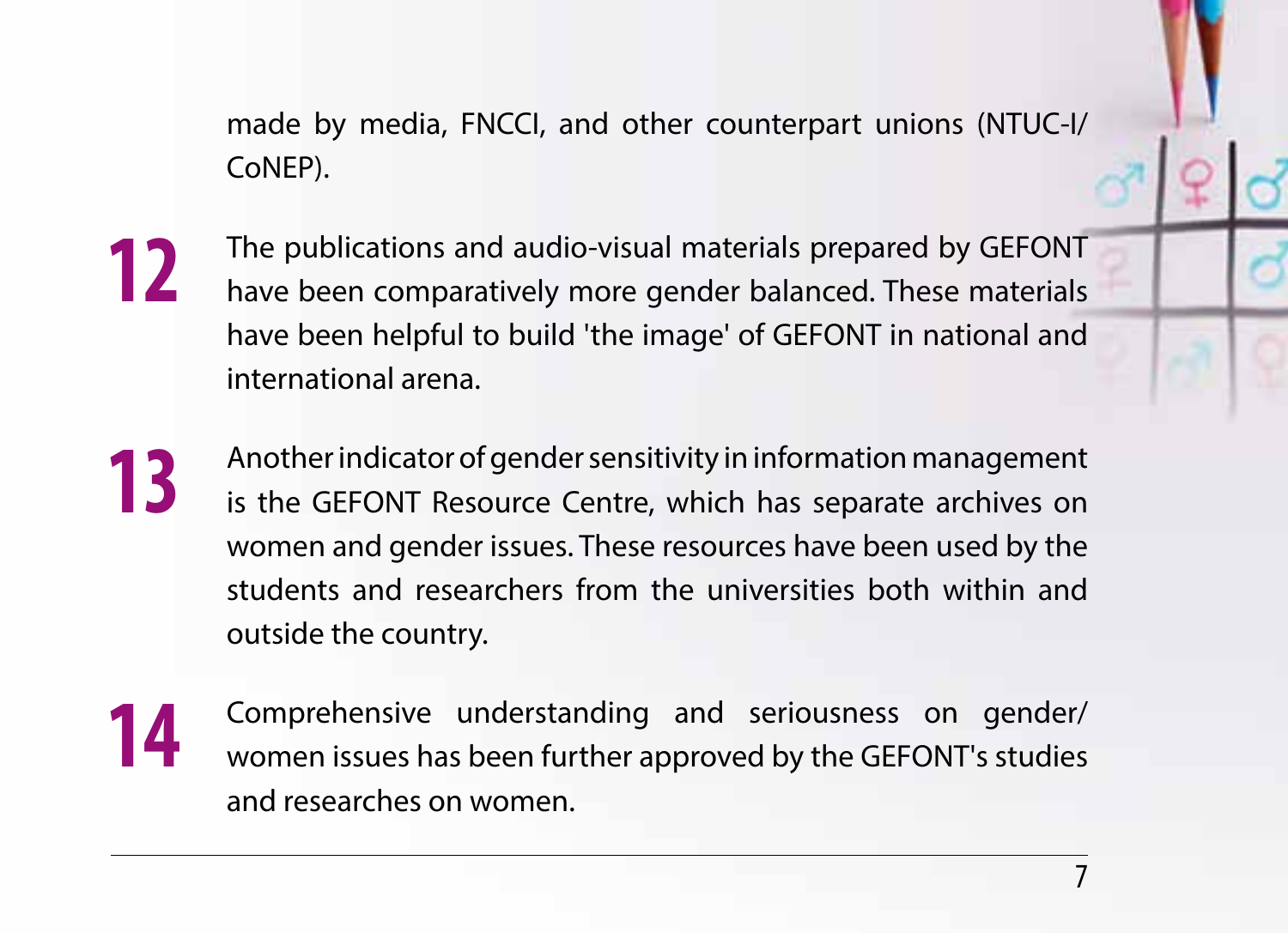**15** The leadership of GEFONT in different levels has been found more aware and conceptually clear on gender issues. The organisation has its own human resource to give training/ orientations on issues concerning gender discrimination and equality.

**16** There has been found a good gender balance in hiring employees within GEFONT. Selection of the employees has been made competitive and there is no discrimination among male and female in salaries and other facilities.

**17** The woman employees in GEFONT get a 90 days maternity<br>above The male employees get a 15 day paternity leave leave. The male employees get a 15 day paternity leave.

**18** All of the GEFONT family members have internalised the concept that GEFONT has an environment of due respect and sense of equality.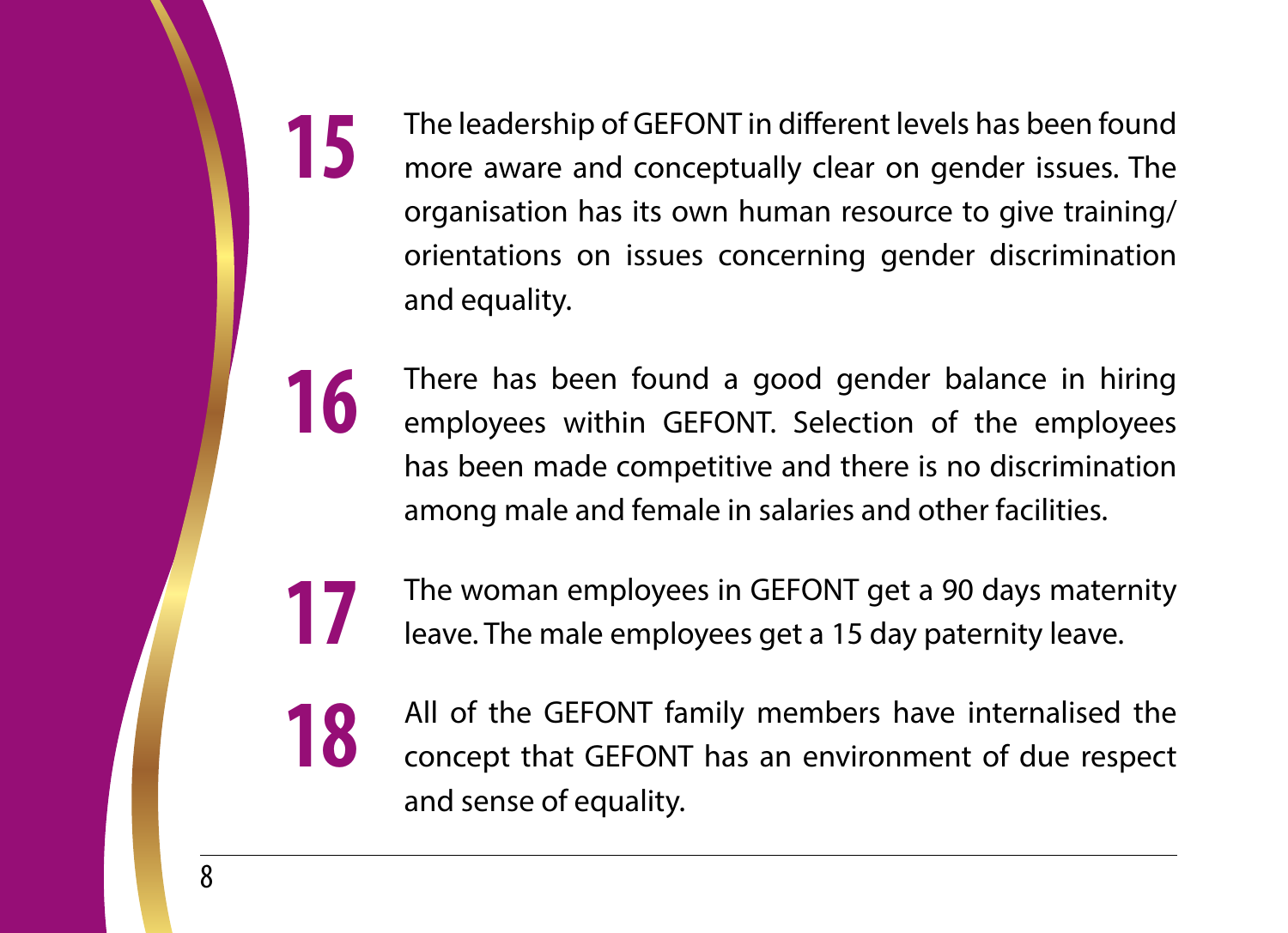- **19** Another exemplary work has been that GEFONT has a gender balance while participating in the national and international programmes.
- 

**20** Appreciation has also been made over GEFONT's working culture as expressed by the concerned persons. According to them, GEFONT has a feeling of ownership among both the leaders & activists and officials/activists & employees.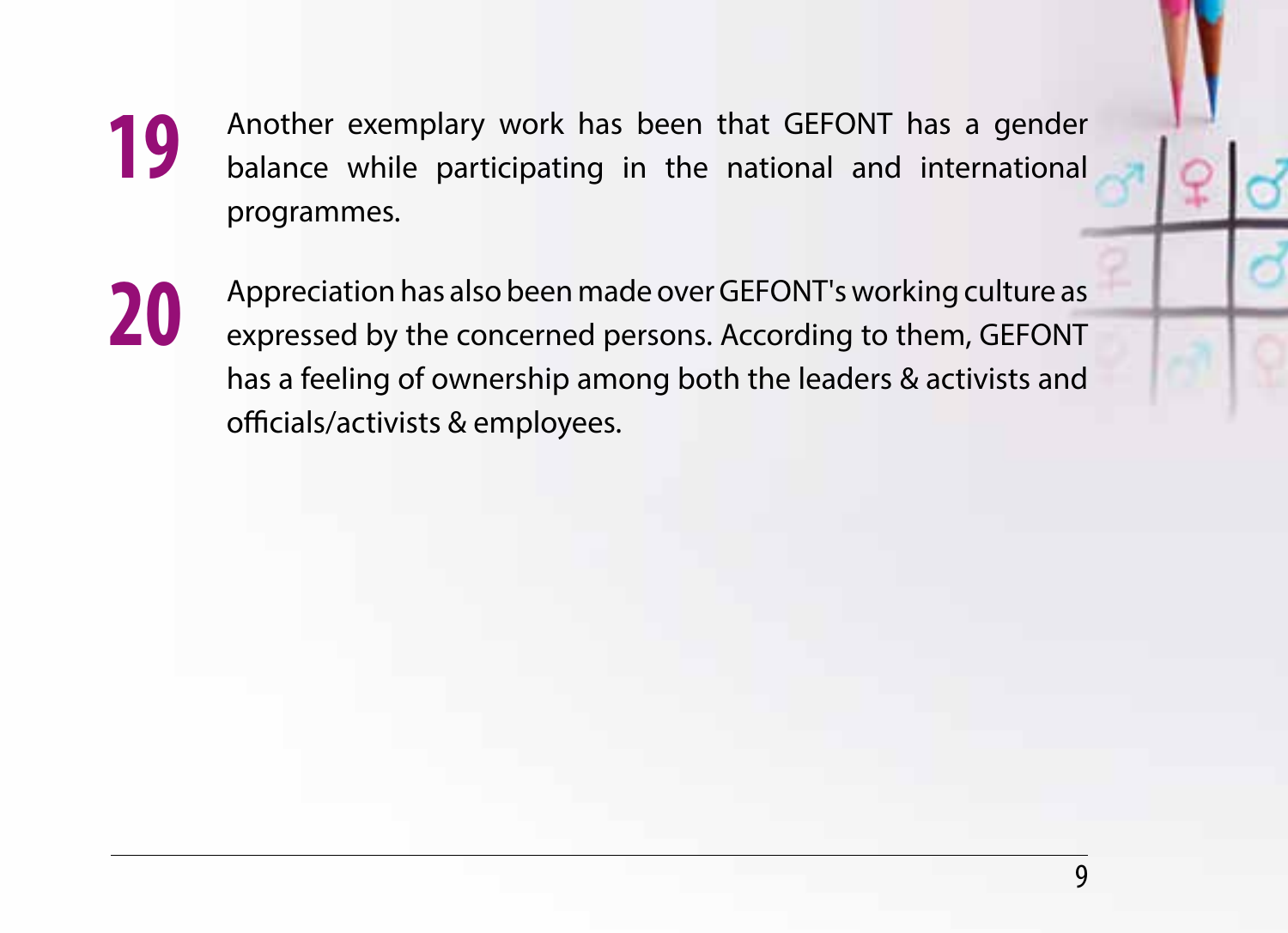## **Recommendations**

**1** The numeric participation of women in GEFONT needs to be made sustainable by taking due care of their quality and making them more competitive.

**2** So far GEFONT has only 18% women in the total membership,<br>in order to achieve gender balance; further membership expansion needs to be prioritised especially in the women dominant sectors.

> **3** Still qualitative transformation in the traditional thinking is needed.

**4** In order to eliminate the traditional mindset of the gender discrimination completely, GEFONT needs to develop a guideline and implement it for a balance between work and life.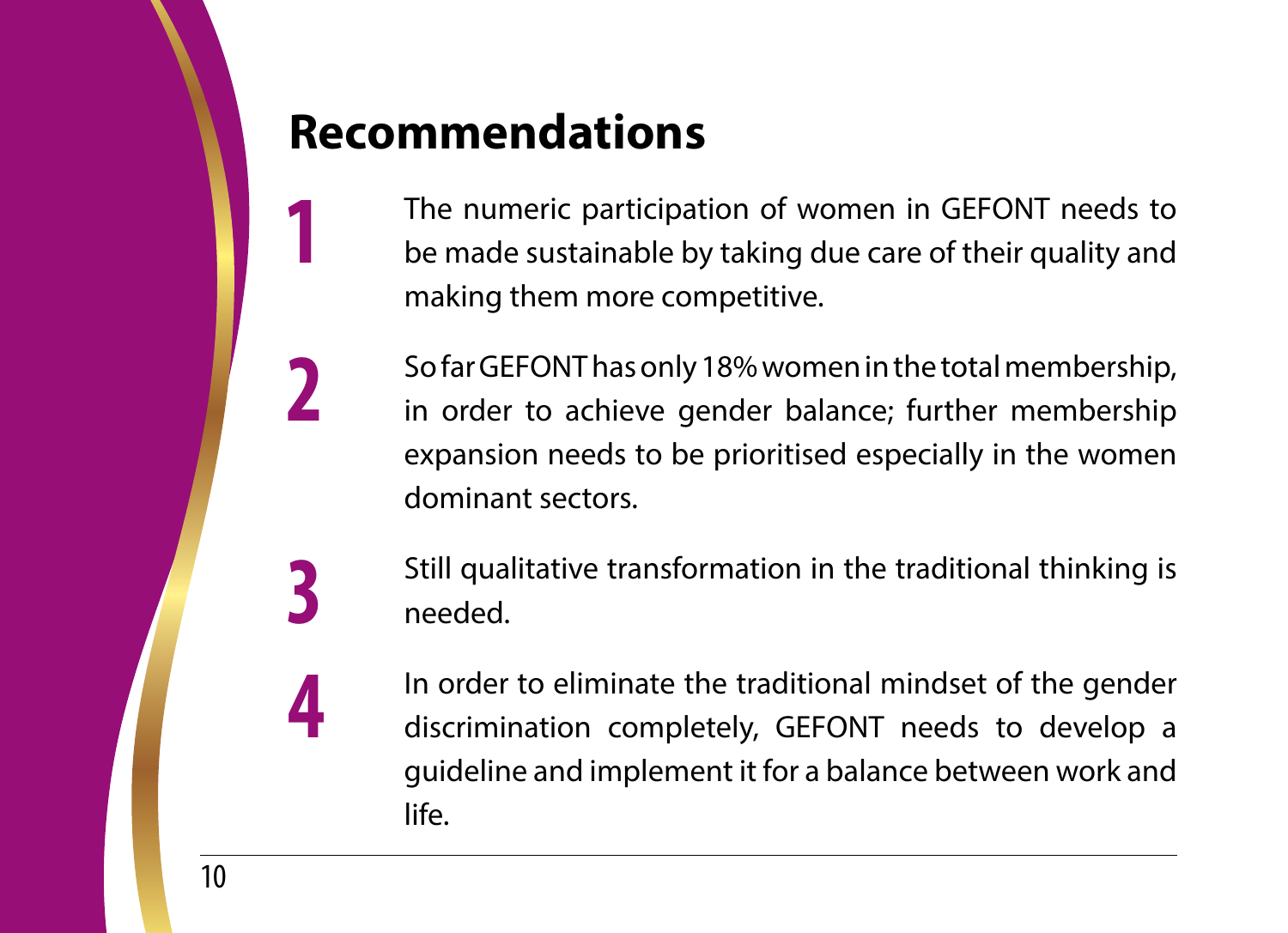**5** Attention needs to be given on the hard fact that the existing monitoring system by the formal committee structure on women focussed programmes cannot be sufficient.

- **6** GEFONT has also to internalise the suggestions given by the representatives of organisations in its partners meeting that GEFONT is gender friendly more than the partners; thus it needs to reach the destination of 'gender-smart'.
- **7** By name, the Woman Committee/Department seems to be the committee for the women only. So gender mechanism needs to be developed instead of it, a lesson learnt from 'Trade Union Committee for Gender Equality and Promotion (TUC- GEP).
- 

**8** Gender sensitivity needs to be maintained in GEFONT's publications, especially the pictures and images.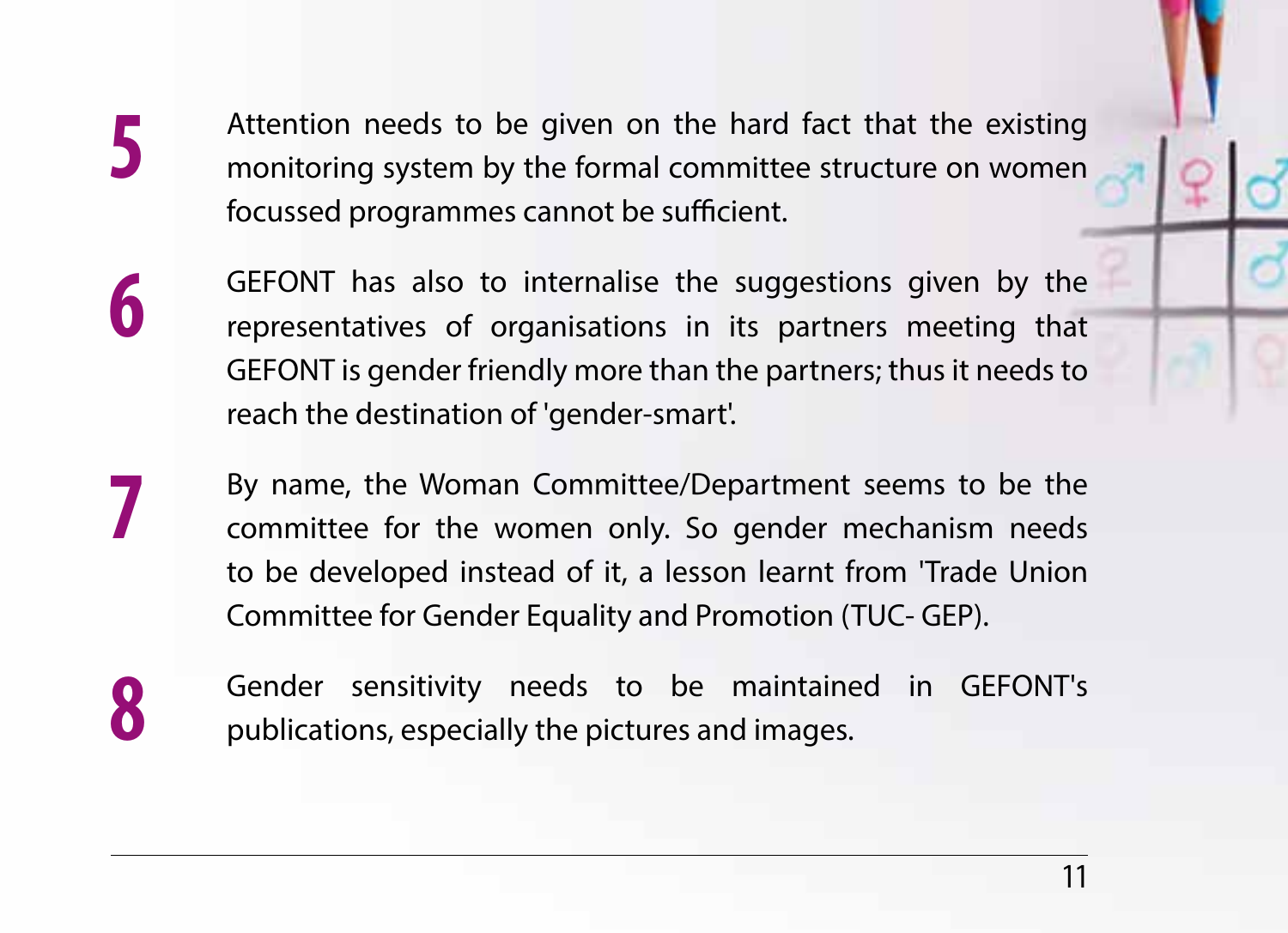**9** Woman's participation needs to be ensured in the editorial board as well as gender column in its publications like *'Shramik Khabar'*.

**10** Attention needs to balance the percentage of women while<br>GEFONT continues or plans to build leadership team with full-time organisers.

**11** No formal records have been observed regarding sexual harassment behaviour in both the working sector and the union members. In view of the rising incidents of violence against women in the country, a mechanism needs to be developed which will prepare a code of conduct and deals with such cases if found in future.

**12** GEFONT has cautiously set the plan to establish two structures *'GEFONT Veterans Network'* and *'Workers Community Club'* out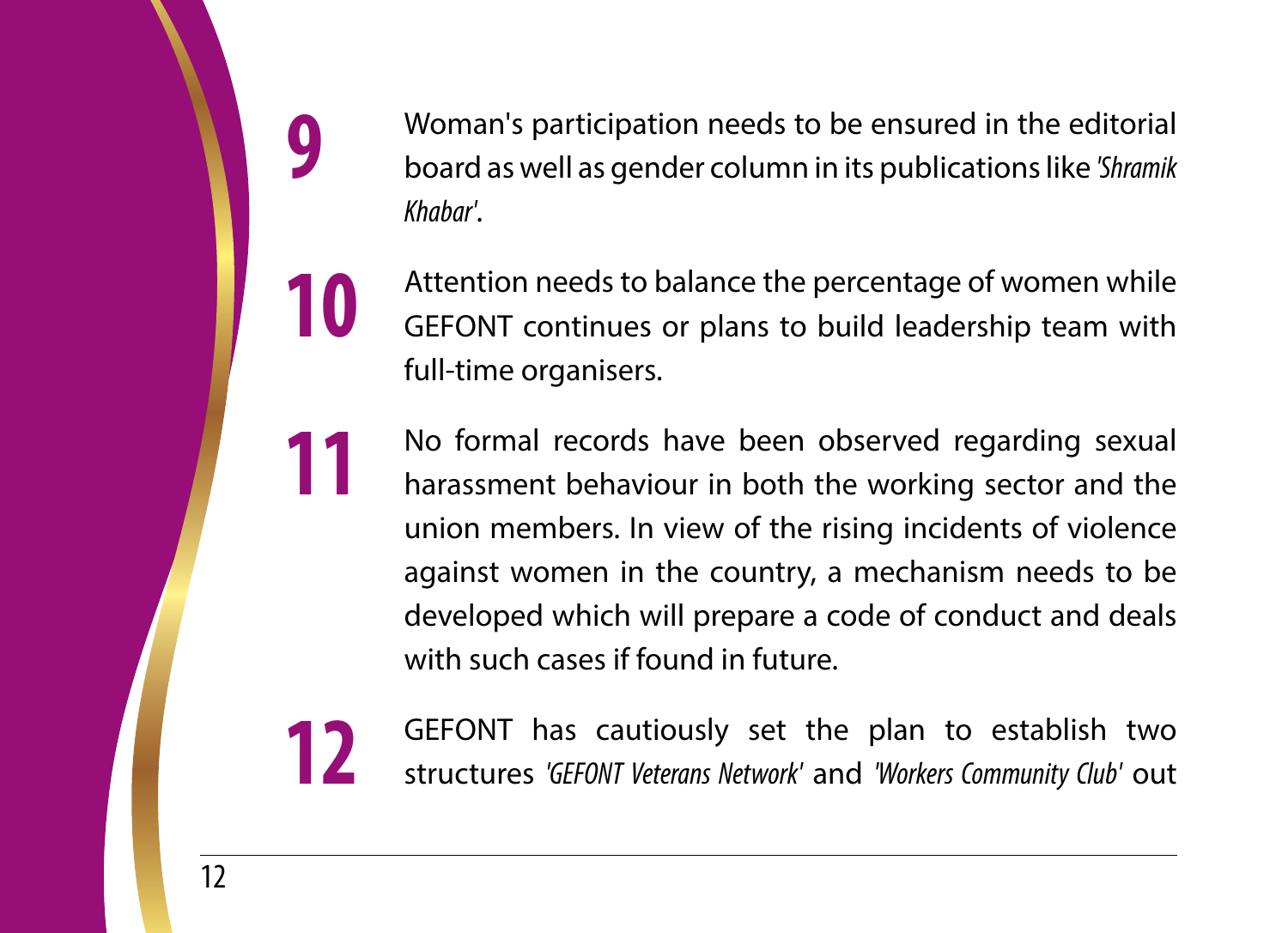of its hierarchal structure. This plan would certainly if activated as expected, will extend cooperation and solidarity among the families and unionists.

- **13** GEFONT with its belief on 'Initiation– Competition– Excellence– and Leadership,' needs to conduct the election of women's committee from among the women representatives only.
- **14** Special plan needs to be prepared for the development of alternative leadership. For this, as mandated by the Fifth National Congress' provision to compulsory one GEFONT woman representative (where women are in employment) from every workplace committee needs to be given priority for investment as a source of women leadership.
- **15** Conducive environment needs to be created for developing the<br>
union loaders from among the wamps mambers in loadership. The union leaders from among the women members in leadership. The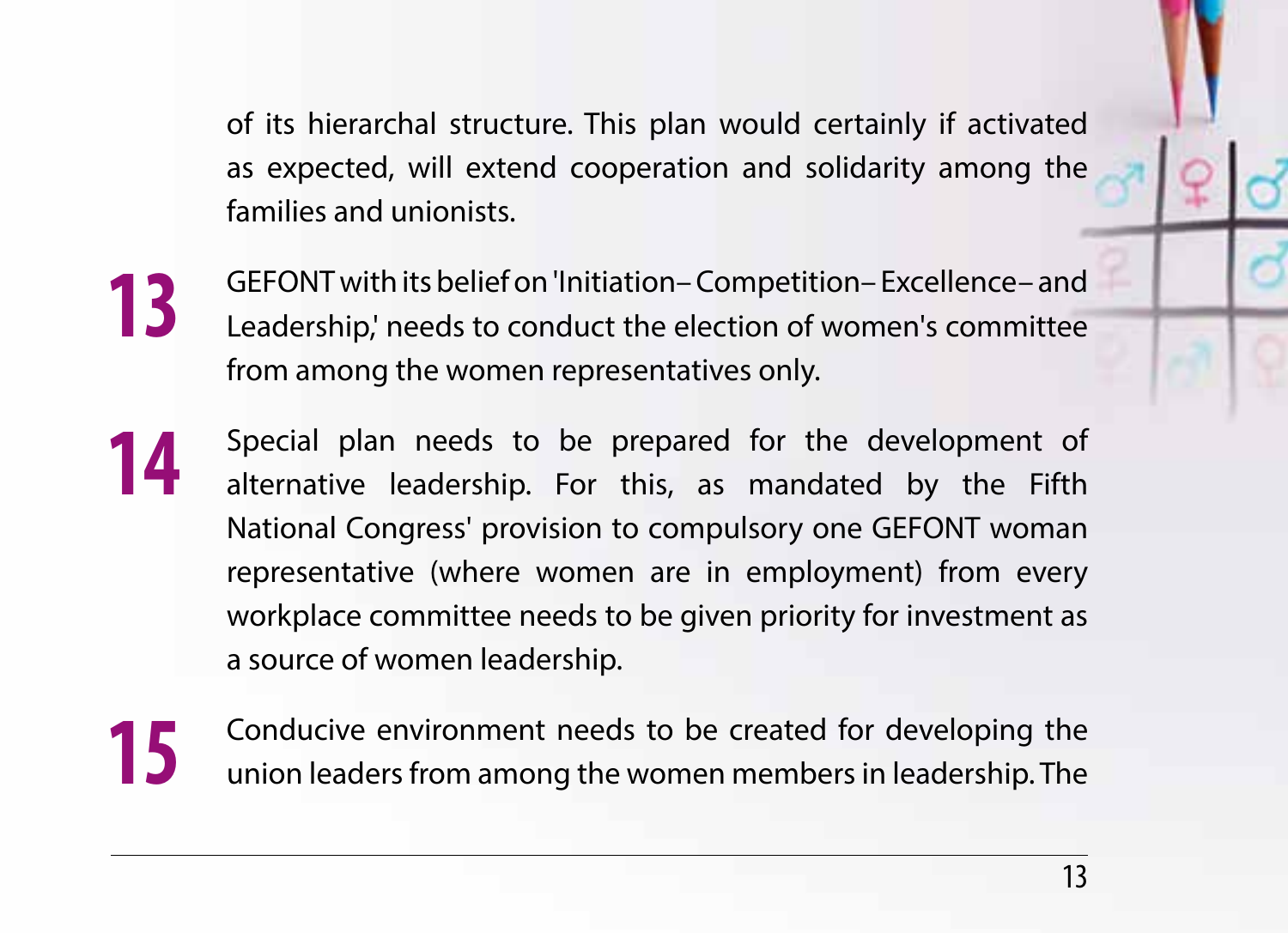women leaders in the rank-n-file of various affiliates need to be given the opportunity for trainings, capacity building on the thematic issues and collective bargaining skills.

**16** The concept of gender mainstreaming can be made further sustainable if women members are given priority for studies, researches, and preparing and presenting the organisation's perspective on gender, policy and programmes.

**17** Attention needs to be paid for the managerial arrangements<br>an arranget like time and venue of meeting within GEFONT's on aspects like time and venue of meeting within GEFONT's structure. Women members/activists should not be addressed by the phrase such as 'you cannot do it, can you?" These are just discouraging phrase, let them encourage by motivating phrase such as - 'Yes, You can!".

**18** The concept of gender mainstreaming can be further strengthened if male leaders are also found capable in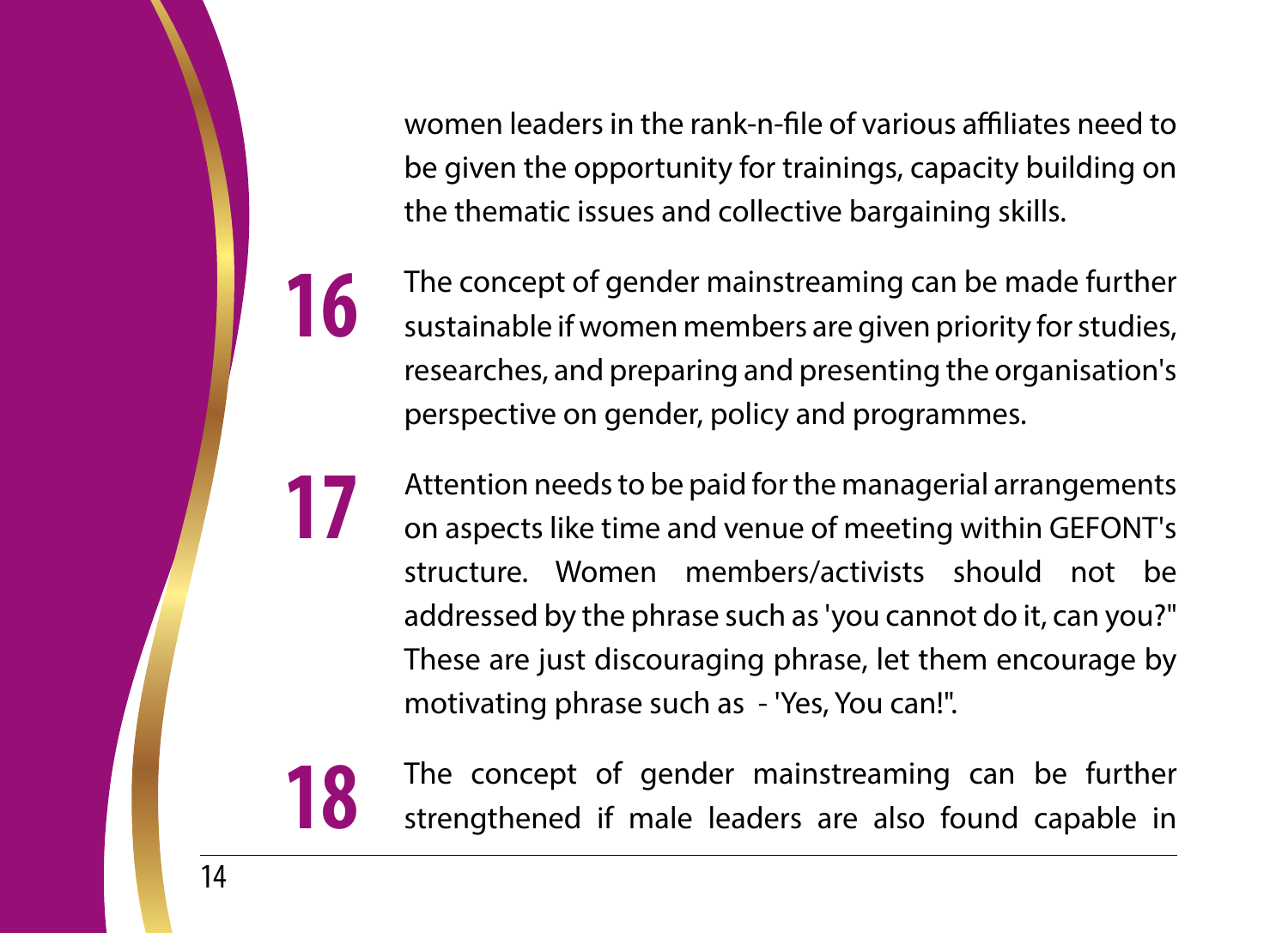presenting the gender perspectives, polices and programmes. Similarly, women leadership can also be increased by giving opportunity to women members/leaders to present overall issues related to labour.

- **19** The concept of at least 33% women in every structure of GEFONT needs to be further prioritised especially in the bilateral and trilateral mechanisms.
- **20** The public reputation of GEFONT further strengthens if adequate attention can be given for eliminating the psychological feeling of gender discrimination by way of making gender friendly areas like office structure, working culture and overall environment.